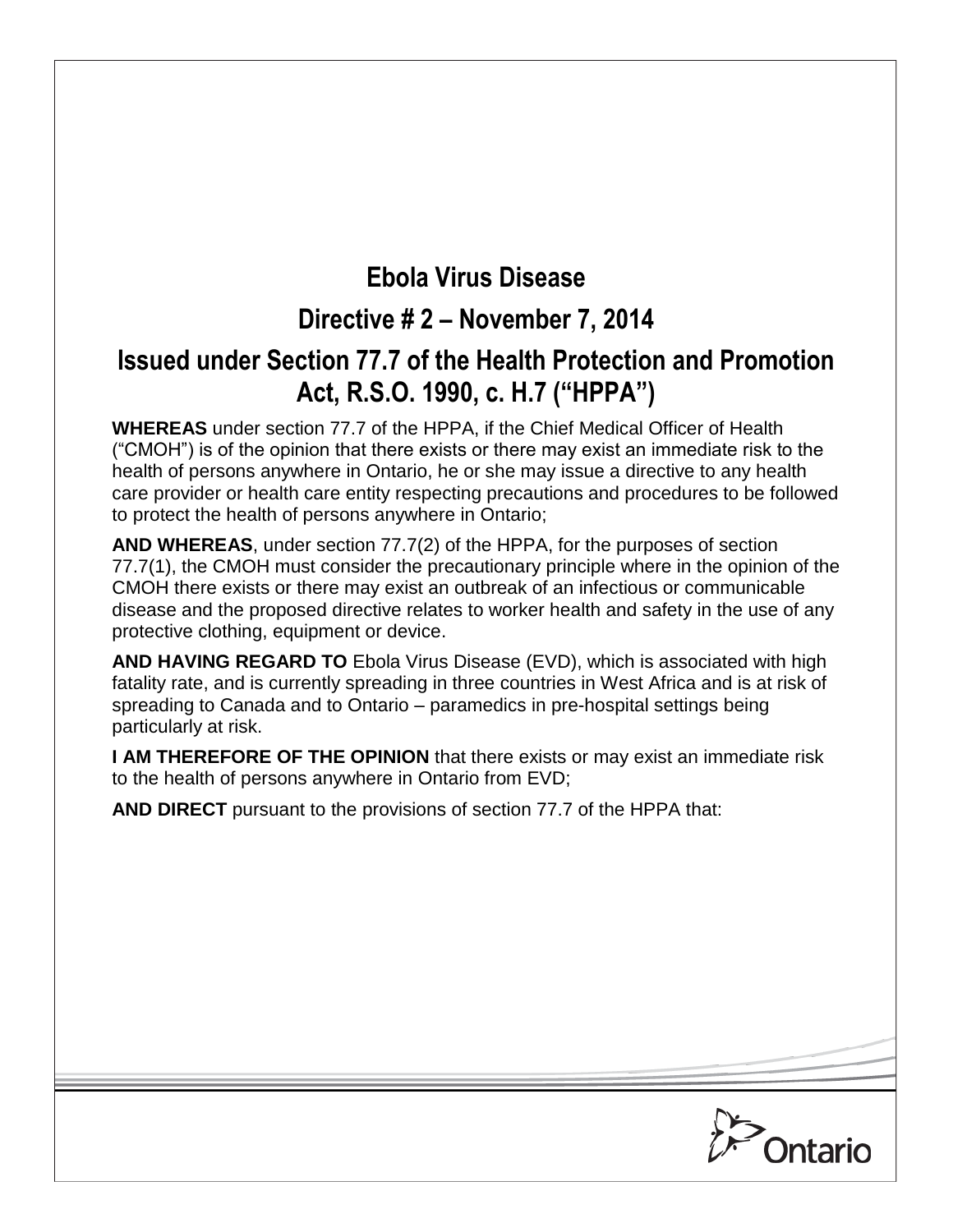## **Paramedic Services Land and Air Ambulance and First Responder Practices and Procedures**

Date of Issuance: November 7, 2014

Effective Date of Implementation: November 7, 2014

Issued To\*:

- **Q** Public Health Units
- X Paramedic Services (pre-hospital care)
- Laboratories

All facilities/personnel providing care in:

- □ Acute Care Institutions
- □ Long-Term Care and Complex Continuing Care Settings
- **Q** Mental Health Institutions
- □ Community Settings (offices, clinics, pharmacies, home settings, community-based mental health and addiction programs, Community Health Centres, Community Care Access Centres)
- X Specific sector(s): All Paramedic Services Land and Air Ambulance

\* Please ensure that a copy of this directive is provided to the Co-chairs of the Joint Health and Safety Committee and Health and Safety Representative (if any) within your organization

Affected Local Health Integration Networks:

- X All
- Erie St. Clair Central
- 
- Waterloo Wellington South East
- **u.** Hamilton Niagara Haldimand Brant **Communist Champlain**
- 
- □ Mississauga Halton North East
- Toronto Central North West
- 
- South West Central East
	-
	-
- □ Central West North Simcoe Muskoka
	-
	-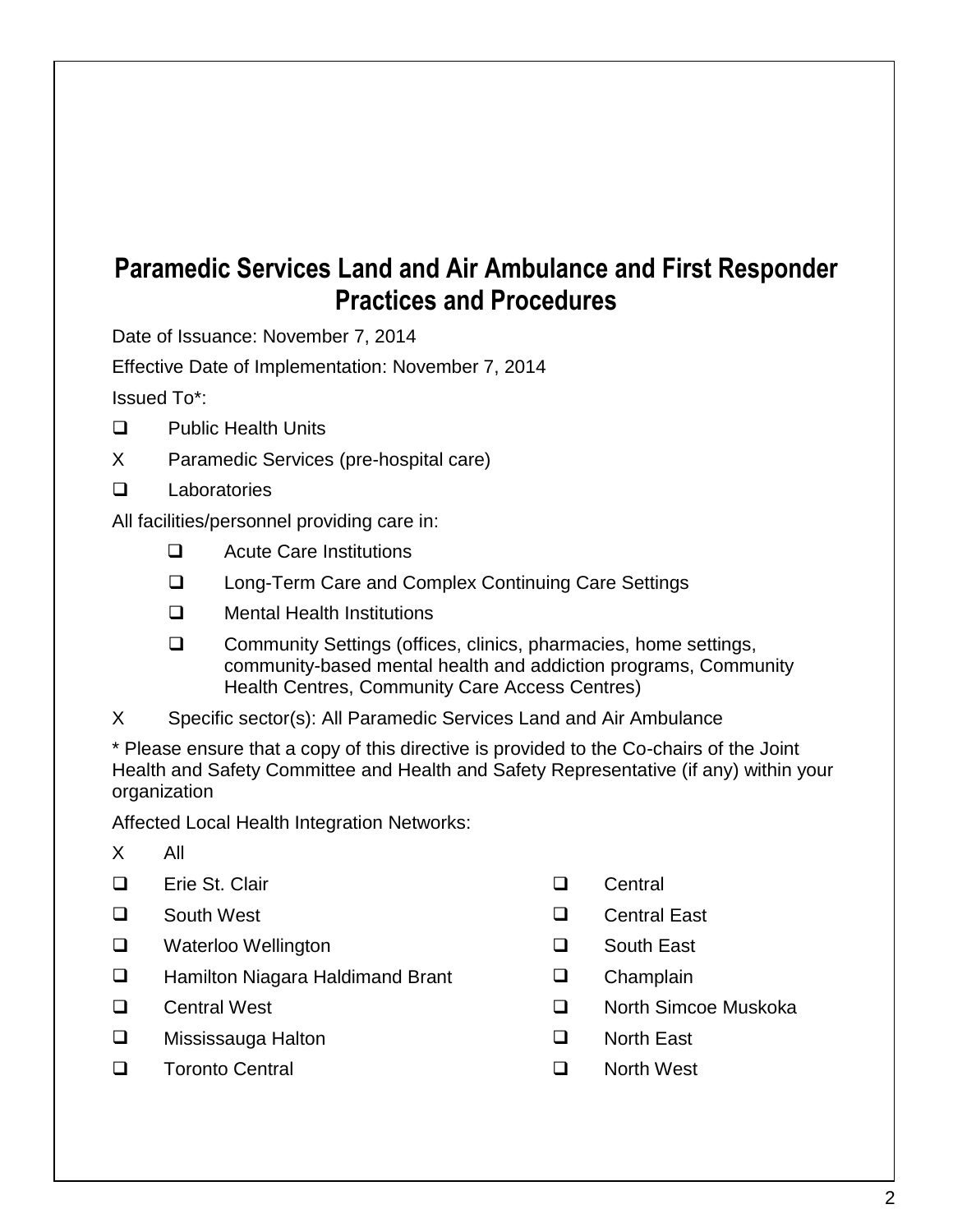## **Summary**

Ebola Virus Disease (EVD) is associated with a high fatality rate, and is currently spreading in some countries in West Africa. Although the risk in this country is low, we must be prepared for persons with the disease, or incubating the disease, entering Canada.

In Ontario, those most at risk are health care workers, including paramedics. Therefore, the purpose of this Directive is to provide instructions to all paramedic service providers, and their management and employees, concerning precautions and procedures necessary to protect the health of paramedics or other pre-hospital health care workers and minimize the risk of spreading the disease. Where applicable, this directive also provides instructions to first responders such as fire and police or other first responder agencies.

This directive covers personal protective equipment (PPE) and procedures related to EVD for paramedics and first responders. Directives for other settings, including acute care settings, primary care and laboratories, and concerning training<sup>1</sup>, testing, transportation of specimens, waste disposal and other matters are, or will be, established.

This directive, in some cases, uses definitions that are specific to the pre-hospital environment to ensure the practices of paramedics (or first responders) are appropriately identified. Some definitions that are used in an acute care or other hospital settings are not provided or used in this directive.

## Designated Land and Air Ambulances

Designated paramedic service providers shall have and prepare dedicated ambulances that shall be used solely for the purpose of transporting confirmed EVD cases to designated hospitals (designated for referral or treatment of confirmed EVD patients), and EVD patient transfers between hospitals and designated hospitals, and will not be dispatched for any other ambulance response.

Exception: Designated ambulances will be used to transport a suspect EVD case only when the patient arrives on an international flight at Pearson International Airport and is identified as suspect EVD case through the use of the EVD screening tool by a paramedic during the point-of-risk assessment.

Designated paramedic service providers at the time of the release of this directive are:

- 1. City of Greater Sudbury Paramedic Services
- 2. Frontenac Paramedic Services
- 3. Hamilton Paramedic Services
- 4. Middlesex-London EMS

 $\overline{a}$ 

- 5. Ottawa Paramedic Services
- 6. Peel Regional Paramedic Services

<sup>&</sup>lt;sup>1</sup> Appendix 1: Training contains an overview of training developed for paramedics for release with this directive.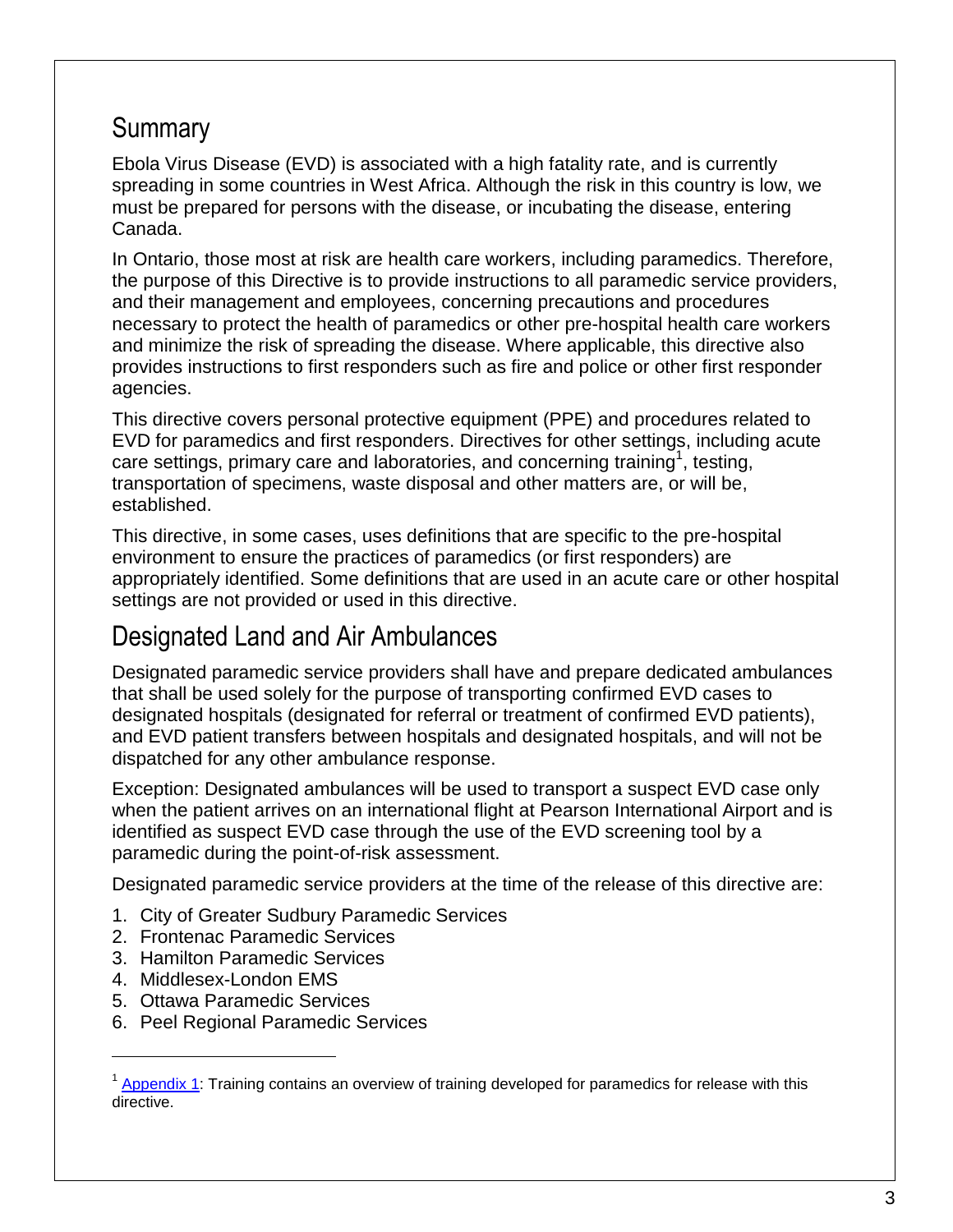- 7. Superior North EMS
- 8. Toronto Paramedic Services
- 9. Ornge

 $\overline{a}$ 

Designated ambulances shall only transport EVD patients that are picked up at a hospital or Pearson International Airport. They shall contain the minimum necessary equipment and shall be outfitted at the time of each service request with only with sufficient equipment to perform the requested transfer. Equipment that may be required during such a transfer shall be available in the ambulance but as much as possible, will be stored in a manner that minimizes the risk of contamination.

Designated ambulances will transport an EVD patient in the following manner:

- 1. In a manner as directed by the attending physician in consultation with infectious disease specialists, the receiving designated facility and the paramedic service provider, that considers the potential for contamination, acuity of the patient and safest approach for the patient, attending paramedics, support staff and hospital staff involved in preparing the patient, transfer of care and transportation. This must include full-body covering of the patient, with no exposed skin or clothing. Draping of the interior of the back of the ambulance as operationally feasible and using an impermeable material should be performed to reduce contamination, or
- 2. In a designated negative air pressure containment vessel<sup>2</sup> (vessel) that is secured to the ambulance stretcher and that provides filtration of any air exchange, is supported by both AC power and battery backup power sources, and has been supplied or accepted by the Ministry of Health and Long Term Care as appropriate for the designated purpose

**Ornge** will designate a specific air ambulance as a designated air ambulance if the need arises, and when an air ambulance is designated, it shall be reserved solely for transportation of an EVD case similar to a designated land ambulance, and will be prepared and utilized similarly except that the approach should be modified for the special environment of aircraft.

**For port of entry service at Pearson International Airport**<sup>3</sup> with transport by designated ambulance provider for confirmed EVD patients, two paramedics are required to provide patient care at all times and a third paramedic service designated driver will be assigned.

Only those paramedics and the designated driver fully trained, tested, and drilled (i.e. ability to demonstrate knowledge and understanding of the practical training received)

 $2$  Negative pressure containment vessels would be supplied centrally by the ministry to designated paramedic service providers along with supporting documentation and training materials regarding the preparation, use and cleaning of the equipment. Paramedics designated to work in designated ambulances will receive training on the supplied vessels and will be assessed for competency in their use prior to being assigned to any call where a vessel will be used during patient movement.

 $3$  Pearson International Airport is currently the only designated port of entry to Ontario for repatriated EVD patients.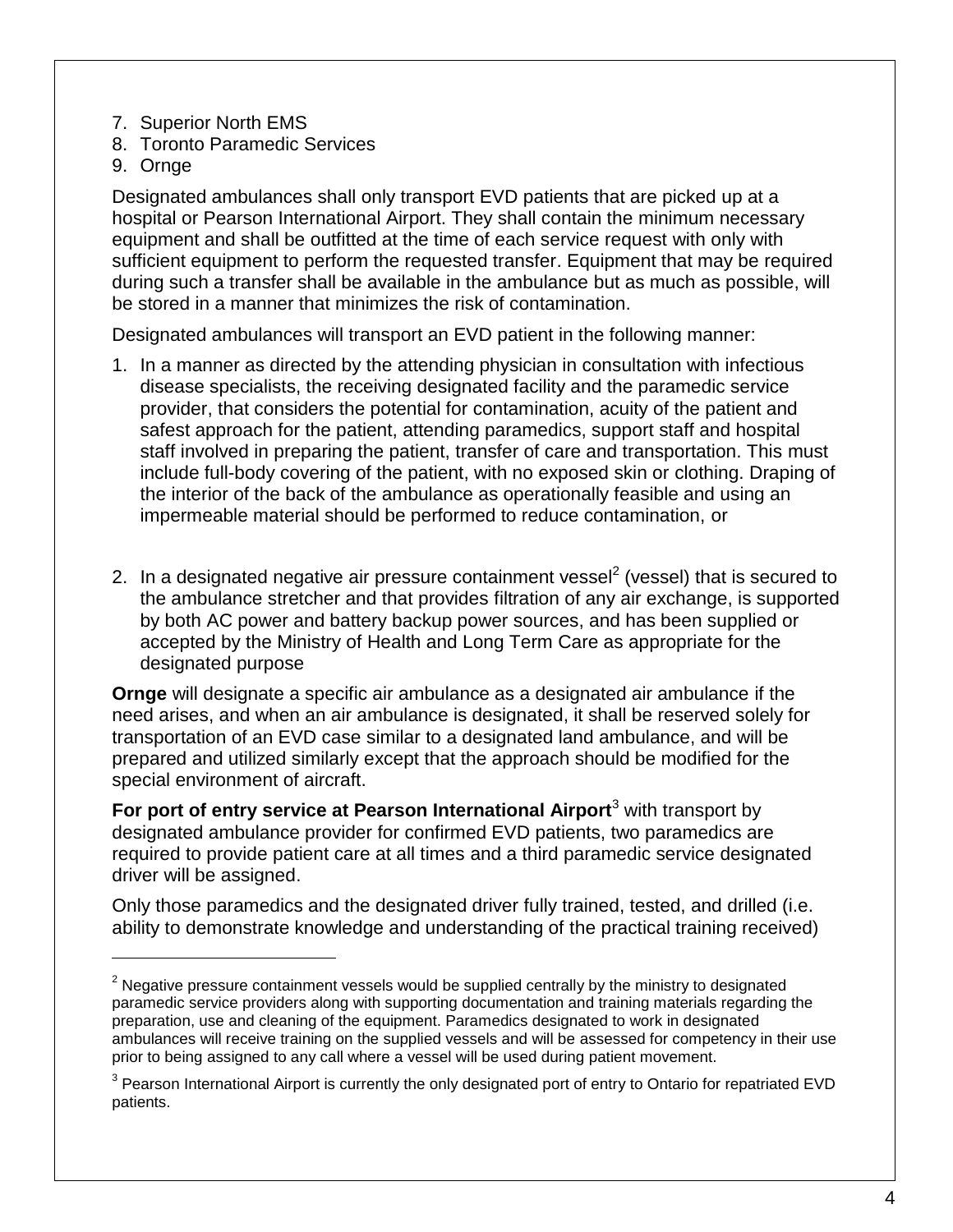on the hazards of EVD, engineering, administrative protections, the use of PPE and other equipment (and provided with the knowledge of the limitations of the PPE), and proper PPE donning and doffing protocols and techniques, shall provide patient care and should monitor each other's adherence to procedures at all times, including donning and doffing of PPE.

**For port of entry service at land or water international border crossings**, designated ambulances will not be dispatched; non-designated ambulances will be assigned to the ambulance request. These patients will not be confirmed EVD patients, and will be screened by the ambulance dispatch centre at the time of the ambulance service request, and will also be screened during the point-of-risk assessment by paramedics upon contact with the traveler. When a determination is made that the patient is a suspect EVD case, the provisions for paramedic response, treatment and transport of a suspect EVD case in this directive will apply.

**For inter-facility transport** with a designated ambulance for suspect or confirmed EVD patients, two paramedics are required for patient care and a third transport team member is required to drive a land ambulance. A hospital clinician may be required, depending on patient acuity, and shall provide clinical care (using hospital equipment) during transport.

Only those paramedics fully trained, tested, and drilled (i.e. ability to demonstrate knowledge and understanding of the practical training received) on the hazards of EVD, PPE and other equipment such as the vessel, (and provided with the knowledge of the limitations of the PPE), and proper PPE donning and doffing protocols and techniques, shall form part of the transport team and all members of the team shall at all times monitor each other's adherence to procedures, particularly donning and doffing of PPE.

Further guidance on the transfer of patients to designated hospitals will be provided by the Ministry of Health and Long-Term Care or the Local Health Integration Network.

### Non-Designated Ambulances

Non-designated ambulances are land or air ambulances deployed by paramedic service providers and Ornge to respond to all ambulance requests (excluding those outlined above for designated ambulances) as assigned by an ambulance communication centre.

#### **Inter-facility transfers and port of entry service at Pearson International Airport for suspect or confirmed EVD cases will not be done by non-designated ambulances.**

Non-designated ambulances will respond to all other ambulance requests, including those where there is a suspect EVD patient as identified by the ambulance communication centre or Ornge Communication Centre through screening protocols based on the current EVD screening tool (see Appendix 2) with the use of PPE based on the risk assessment.

Responding paramedics in a non-designated resource and any other persons that may be responding to the request will always follow Routine Practices and Additional Precautions (RPAP) as recommended by the Provincial Infectious Diseases Advisory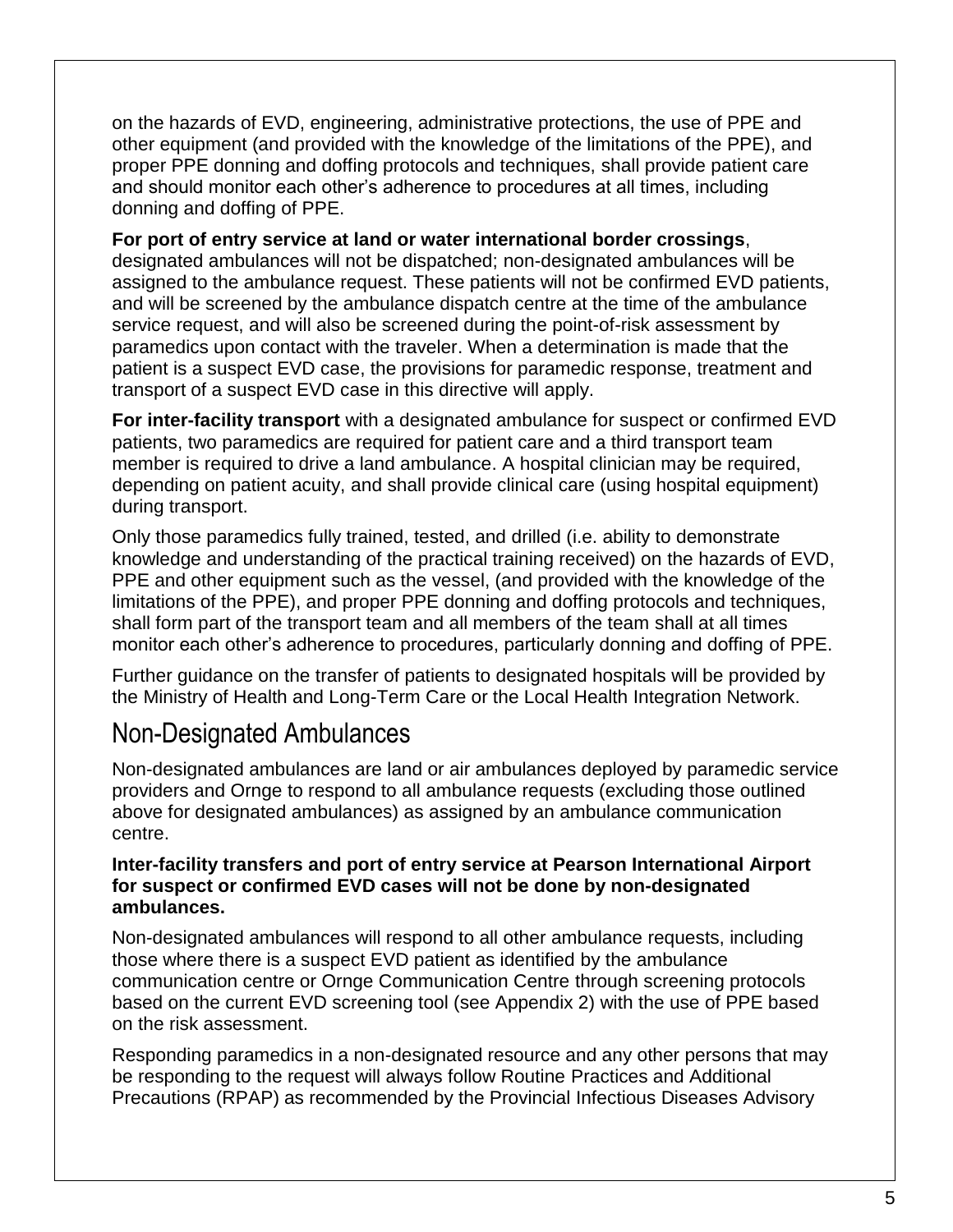Committee (PIDAC)<sup>4</sup>. RPAP includes the use of hand hygiene, cleaning and disinfection of all shared equipment, regular environmental cleaning using an approved hospital grade disinfectant, meticulous attention to safety around the use of needles and sharps, and a complete and careful risk assessment during the initial patient encounter with the use of PPE based on the risk assessment.

Where EVD is suspected, paramedics will follow further enhanced precautions as identified below. Where other first responders are responding to the call, the same precautions apply.

## Point of Care Risk Assessments

Transmission of EVD can occur:

 $\overline{a}$ 

- directly through contact with blood and/or body fluids or droplets,
- indirectly through contact with patient care equipment or surfaces contaminated with blood and/or body fluids (secretions and excretions: blood, vomit, urine, feces, sweat, semen, saliva, other fluids), and
- possibly when performing aerosol-generating procedures.

Paramedics should conduct a point of care risk assessment at a minimum of two (2) metres from a patient before **each interaction** with a patient and/or the patient's environment to evaluate the likelihood of exposure to an infectious agent/infected source and to choose the appropriate safe work practices, including appropriate PPE. Ambulance services shall ensure that paramedics are incorporating the latest in occupational health & safety and infection prevention & control recommendations from the Chief Medical Officer of Health for EVD into their point of care risk assessments, including any enhancements or modifications to PPE.

Patients presenting in pre-hospital environments shall be screened by the ambulance communication centre according to the most current version of the EVD screening tool, as well as by the paramedics at the scene (as outlined above).

Patients screened by the ambulance communication centre and identified as potentially a suspect EVD patient shall be screened again using the EVD screening tool by a paramedic, upon arrival of the ambulance. The assessment should be conducted by one paramedic immediately upon arrival, and prior to another paramedic entering the scene.

The second screening that is conducted at the scene will result in the paramedic making a determination as to whether the patient is a suspect EVD patient (and the provisions of the directive will apply) or that the patient is not a suspect EVD patient (and standard operating procedures of the paramedic service will apply).

Based on the paramedic-conducted screening at the scene, if the determination is made that the patient is a suspect EVD case, and if a consultation protocol is established by the ministry, the paramedic shall contact a designated infectious disease (ID) specialist

<sup>&</sup>lt;sup>4</sup> See PIDAC's **Routine Practices and Additional Precautions in All Health Care Settings** for more information.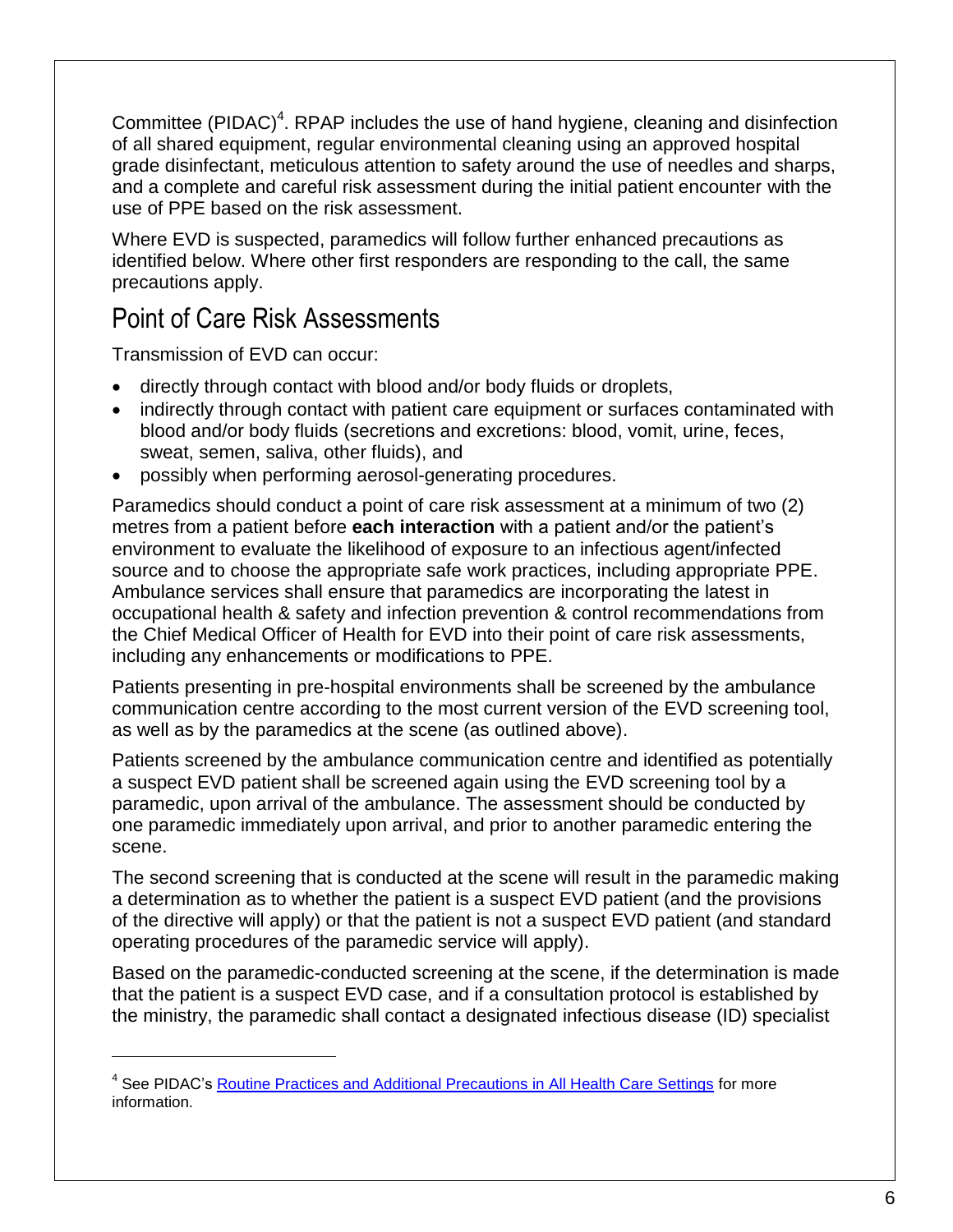using the protocols established by the Emergency Health Services Branch to receive advice and assistance in making the on-scene determination.

- 1. This consultation will result in a determination that the patient is a suspect EVD case and the provisions of the directive will apply; or
- 2. The consultation will result in a determination that the patient is not a suspect EVD case and the paramedic will resume normal practices.
- 3. If a consultation protocol is not established by the ministry or is not possible for operational reasons (such as no patch service) then the results of the point-of-risk assessment conducted by the paramedic shall define the patient as a suspect EVD case or not until the patient is transferred to the ED.

A suspect EVD patient will be transported to the closest appropriate<sup>5</sup> emergency department (ED) following the precautions prescribed below for suspect EVD cases and any other precautions that may be prescribed by the CMOH in other documentation or other directives. Where specific local deployment plans of paramedic services have included prescribed local bypass provisions or local patient destination selection processes that have been approved by the ministry for suspect EVD cases, then the patient will be transported to the ED identified in the relevant and approved local operating practices of the ambulance communication centre or Ornge Communication Centre.

### Suspect EVD Patients

A suspect patient is a patient who has failed the current EVD screening tool (see Appendix 2). For patients who have failed the EVD screening tool, paramedics shall employ enhanced PPE practices and revised medical treatment approaches and the patient should be treated and transported with the precautions prescribed below.

For suspect EVD cases in the community, paramedics will remove the patient from the scene and into the back of the ambulance, and transport to the ED in an expeditious manner.

### Confirmed EVD Patients

 $\overline{a}$ 

Confirmed EVD patients are repatriated EVD patients arriving at Pearson International Airport or are diagnosed EVD patients with confirmed blood samples results. These patients will be transported by designated ambulances.

## Ambulance Communication Centre Screening

When ambulance communication centres and the Ornge Communication Centre receive a request for an emergency land or air ambulance response, they shall employ the EVD screening tool.

 $<sup>5</sup>$  In the context of ambulance destinations, the term "appropriate" takes into consideration the</sup> requirement to recognize specific destinations for particular medical conditions such as stroke and STEMI.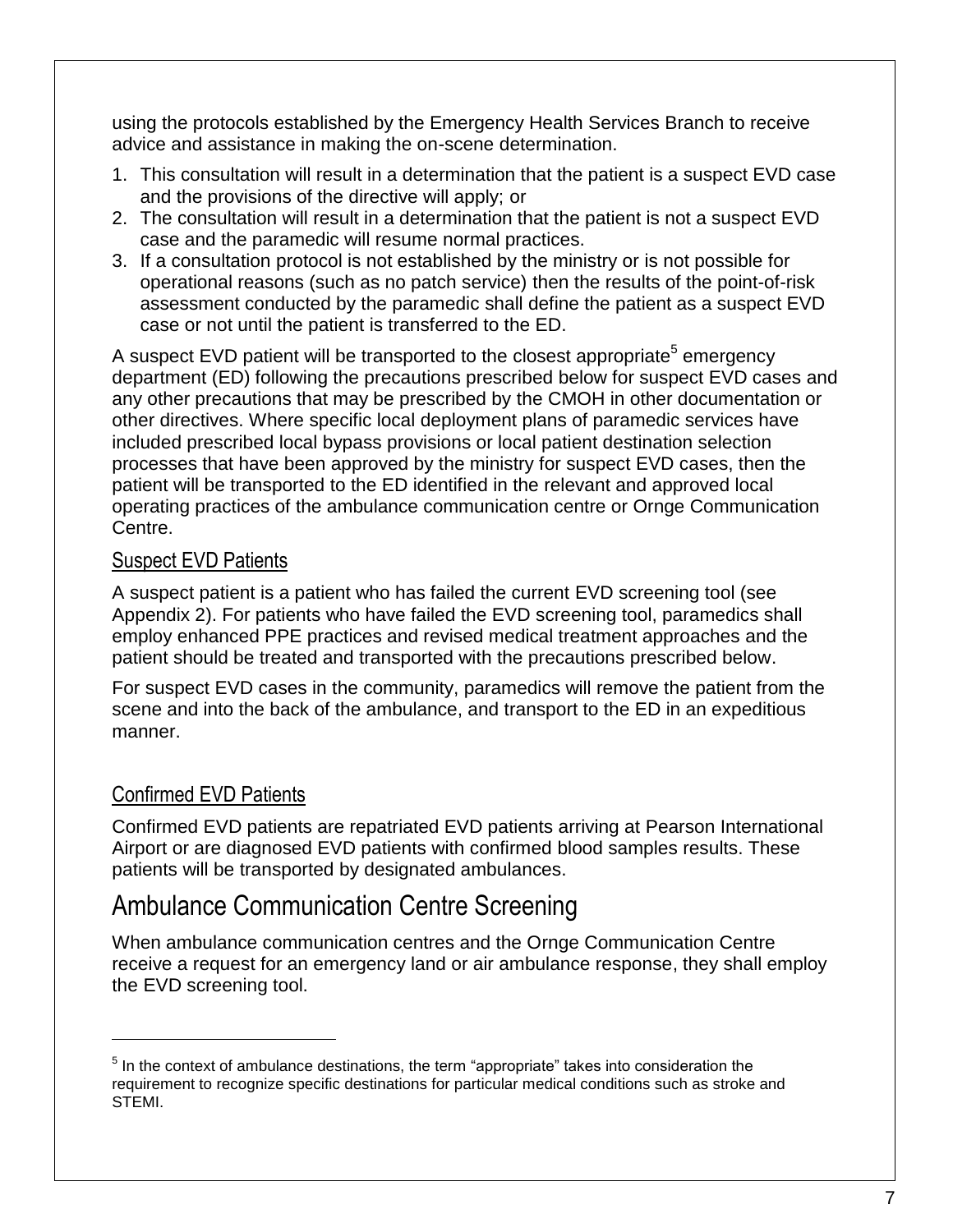When the screening indicates a suspect EVD case the ambulance communication centre or the Ornge Communication Centre shall immediately advise the responding paramedics that the patient **has failed EVD screening**. Additional medical information will be provided as soon as available/possible.

To implement EVD screening, ambulance communication centres using the DPCI II call taking protocols will use the EVD screening tool for EMS published and maintained by the Ministry of Health and Long-Term Care (see Appendix 2).

To implement EVD screening, ambulance communication centres using MPDS call taking protocols (Toronto and Niagara) will implement the Emerging Infectious Disease Surveillance Tool (SRI/MERS/EBOLA).

## Tiered Agency Responses and Co-Responders

Tiered response agreements are established between paramedic services and allied agencies such as fire departments and/or police services. Municipalities are responsible for tiered response agreement provisions and the participation of agencies in tiered response agreements.

For suspect EVD cases as identified by the ambulance communications centre, the allied responders that participate in medical tiered response shall be immediately notified by the dispatch centre that the patient **has failed EVD screening**. Unless fire and police services are required to attend to a suspect EVD case for a specific purpose (e.g. for extrication or for the restraint of a combative patient), all measures should be taken to avoid a tiered response. If police or fire are needed for a suspect EVD case, paramedic service providers should consult with the allied agency to establish the appropriate response procedures.

### **Procedures**

### Patient Transportation from Pre-Hospital Setting to ED

When a suspect EVD patient in Ontario is identified by an ambulance communication centre, the anticipated destination or receiving ED will be notified by the ambulance communication centre.

When a suspected case of EVD is initially identified by a paramedic after patient assessment at the scene of any emergency land or air ambulance service request, the receiving ED must be notified immediately by the paramedic or ambulance communication centre to allow appropriate receiving preparations by the hospital through the ambulance communication centres.

The initial assessment and triage by ED staff, and transfer of care to ED staff of patients with suspected EVD will occur in the ED ambulance bay.

Following initial assessment and triage by the ED staff, and if the patient is **cleared** of EVD suspicion, the paramedics may discontinue enhanced precautions.

If the initial assessment and triage by ED staff indicates that EVD is suspected, the paramedics shall continue enhanced precautions until deep environmental cleaning and decontamination of the ambulance has been completed. These deep environmental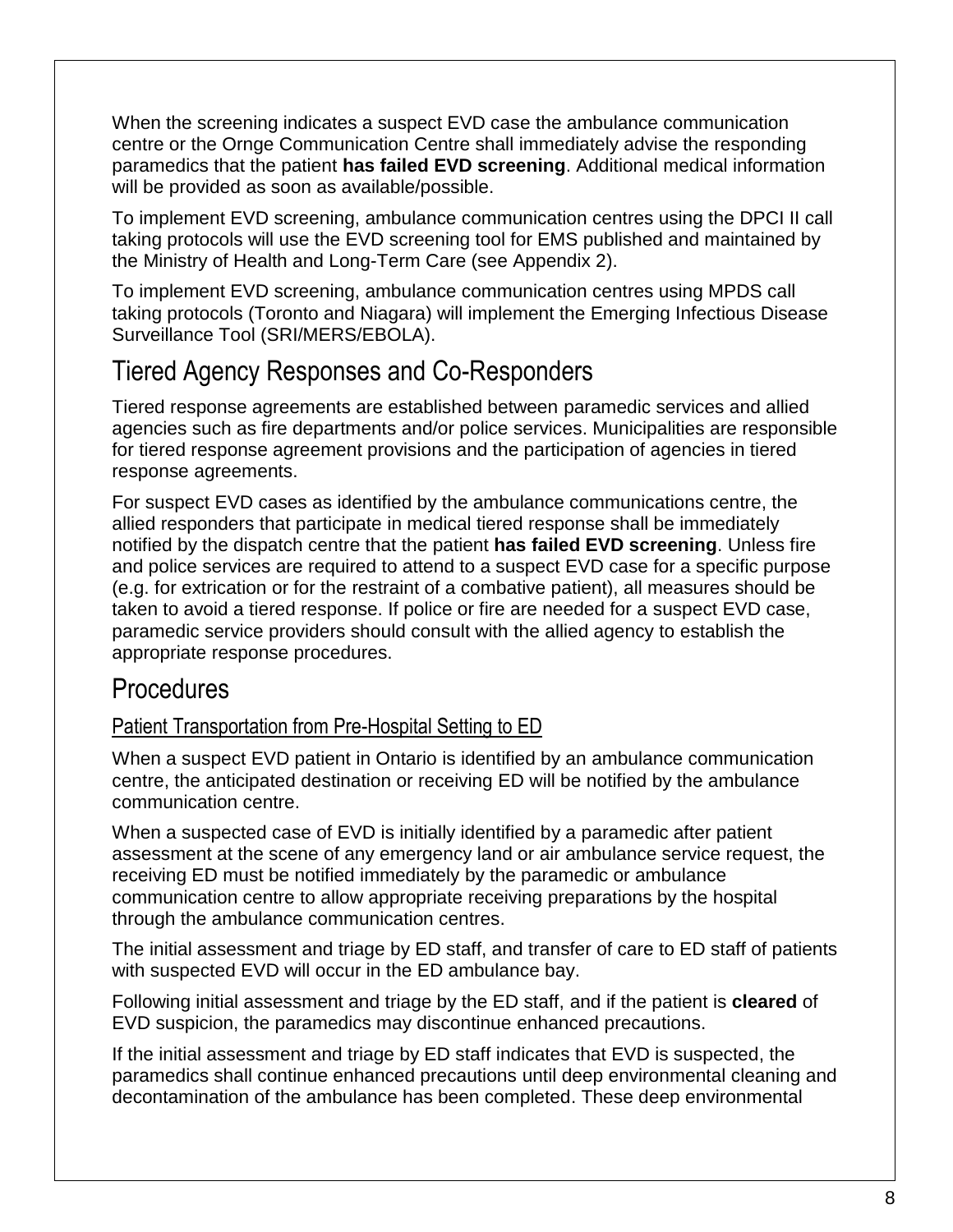cleaning and decontamination processes will be conducted per local paramedic service and first responder service policies.

### Restricting Access to Patient(s)

For designated ambulance transport of confirmed EVD patients, no persons other than the two paramedics and/or other essential health care providers (appropriately trained as noted previously in this Directive) shall be allowed in the back of the ambulance.

For non-designated paramedic service transport of suspected EVD patients, no persons other than the paramedic(s) (appropriately trained as noted previously in this Directive), and if required, a care-giver, shall be allowed in the back of the ambulance.

While in the ambulance bay, ED triage area, or ED proper, paramedics attending to an EVD patient while wearing PPE shall avoid contact with hospital surfaces, walls, and equipment, and maintain a distance of at least one metre from staff and visitors. Any breach must be reported to hospital staff and the paramedic's supervisor.

### Transport To Designated Hospitals

For land or air ambulance transportation between hospitals and designated hospitals within Ontario, the designated land or air ambulance should be prepared in a manner so that only necessary equipment for transport is present. All normal transfer protocols and procedures (including use of Patient Transfer Authorization Centre {PTAC} numbers) will continue to be followed. The patient must be transported in the manner indicated in the Designated Land and Air Ambulances section above.

The following is the current list of designated hospitals $^6$  in Ontario: The ambulance communication centre or Ornge Communication Centre will direct the land or air ambulance destination in accordance with the specific campus information as provided by the hospitals, when identified:

- 1. Children's Hospital of Eastern Ontario
- 2. Hamilton Health Sciences Centre
- 3. Health Sciences North
- 4. Hospital for Sick Children
- 5. Kingston General Hospital
- 6. London Health Sciences Centre
- 7. St Michael's Hospital
- 8. Sunnybrook Hospital
- 9. The Ottawa Hospital

 $\overline{a}$ 

- 10.Thunder Bay Regional Health Sciences Centre
- 11.University Health Network's Toronto Western Hospital

When treating and transporting a confirmed EVD patient, there should be two paramedics with the patient at all times and no more than two unless required for clinical support during transfer or transportation. The paramedics providing care shall

 $^6$  The specific campus of each designated hospital organization that will be a designated receiving facility will be identified by the respective organization and communicated to the ambulance communication centres and the designated paramedic service providers.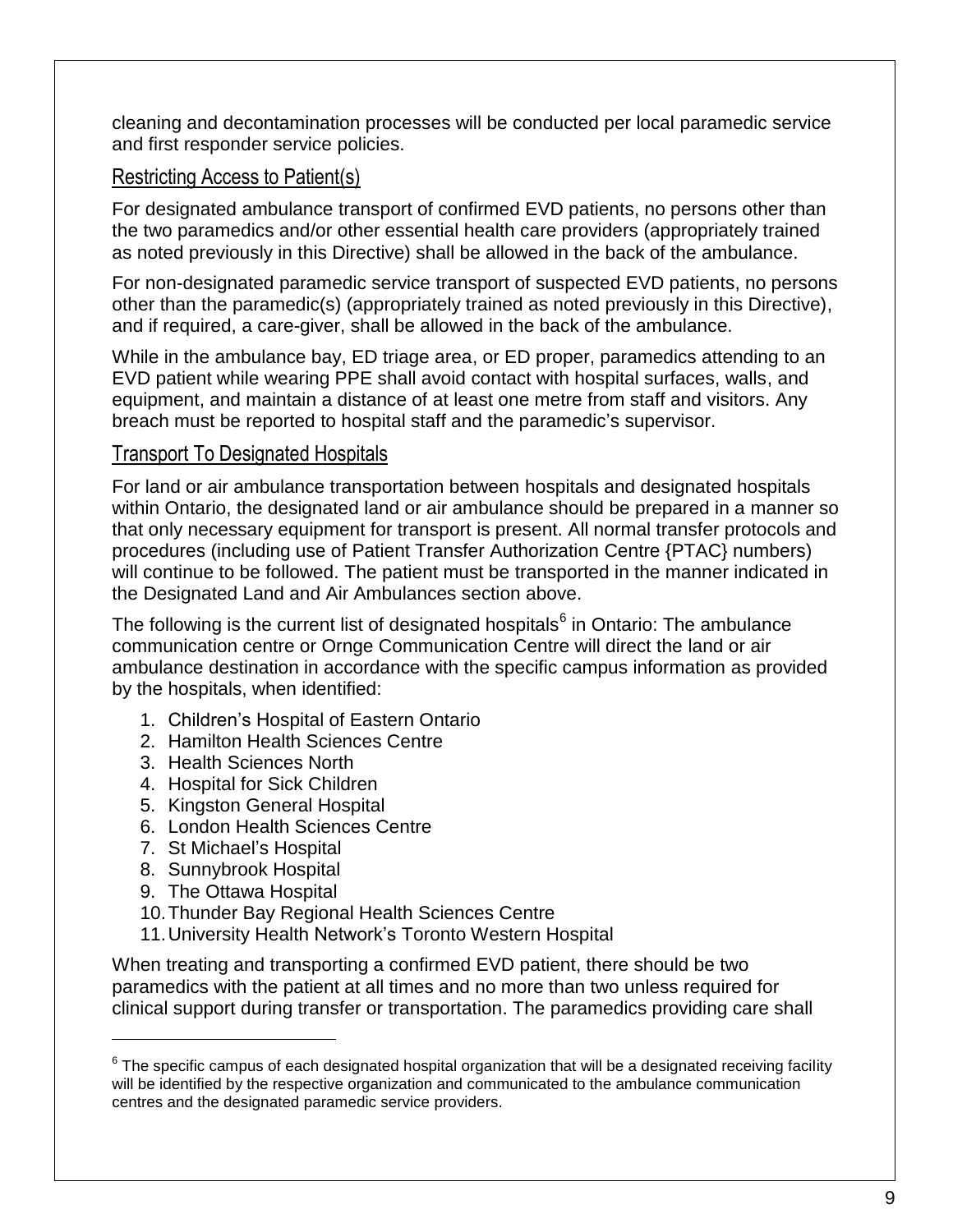have no other duties and should monitor each other's adherence to procedures, in particular the donning and doffing of PPE. A third person, who is responsible to drive the land ambulance, shall be part of the designated transport team and be protected by PPE as below. PPE not initially selected shall be available in the driver compartment for the duration of the transfer to be accessed by the driver if needed.

PPE requirements for the land ambulance driver or air ambulance flight crew shall be developed by the paramedic service provider or air ambulance service provider, considering the operational requirements for operation of the ambulance or aircraft; and considering the practical and safety aspects of donning and doffing in adverse conditions when responsible for the land or air ambulance operation. Practical testing of PPE for drivers and flight crews must be conducted by the service provider during development of the service specific protocols for the operation of land and air ambulances.

In the case of an air ambulance, the designated team includes the flight crew who are also required to be properly protected with PPE unless isolation to the flight deck area can be provided. Any other members of the transport team should be similarly observed during the donning and doffing of PPE.

The driver compartment of a land ambulance or flight deck area of an aircraft shall be isolated as much as possible from the patient care area. Designated patient care personnel shall not at any time enter a driver compartment or flight deck area as the case may be, at any time after donning PPE, until the conclusion of any patient transport activity and until a complete deep environmental cleaning and decontamination of the designated land or air ambulance and all members of the transportation team.

## Patient Care (for all ambulance services)

Only essential equipment shall be used while caring for a suspect or confirmed EVD patient. Medical devices and equipment should be disposable whenever possible. Nondisposable equipment shall be dedicated to the patient until the diagnosis of EVD is excluded, the patient care has been transferred to the ED, or the designated hospital and all precautions are discontinued. All re-usable equipment must be **cleaned and disinfected** using a hospital grade disinfectant and according to the manufacturer's instructions prior to re-use on a subsequent patient by personnel using appropriate PPE.

Extreme caution should be exercised when performing procedures which utilize sharps, such as starting lines or performing injections (which must only occur in a non-moving ambulance). Use of needles and sharps should be kept to a minimum and used for medically essential procedures only. A needleless system and safety-engineered medical devices **must** be used in accordance with the regulation O. Reg. 474/07 Needle Safety made under the *Occupational Health and Safety Act*. Extreme care should be used when handling all sharps. A puncture resistant sharps container must be available at point-of-use.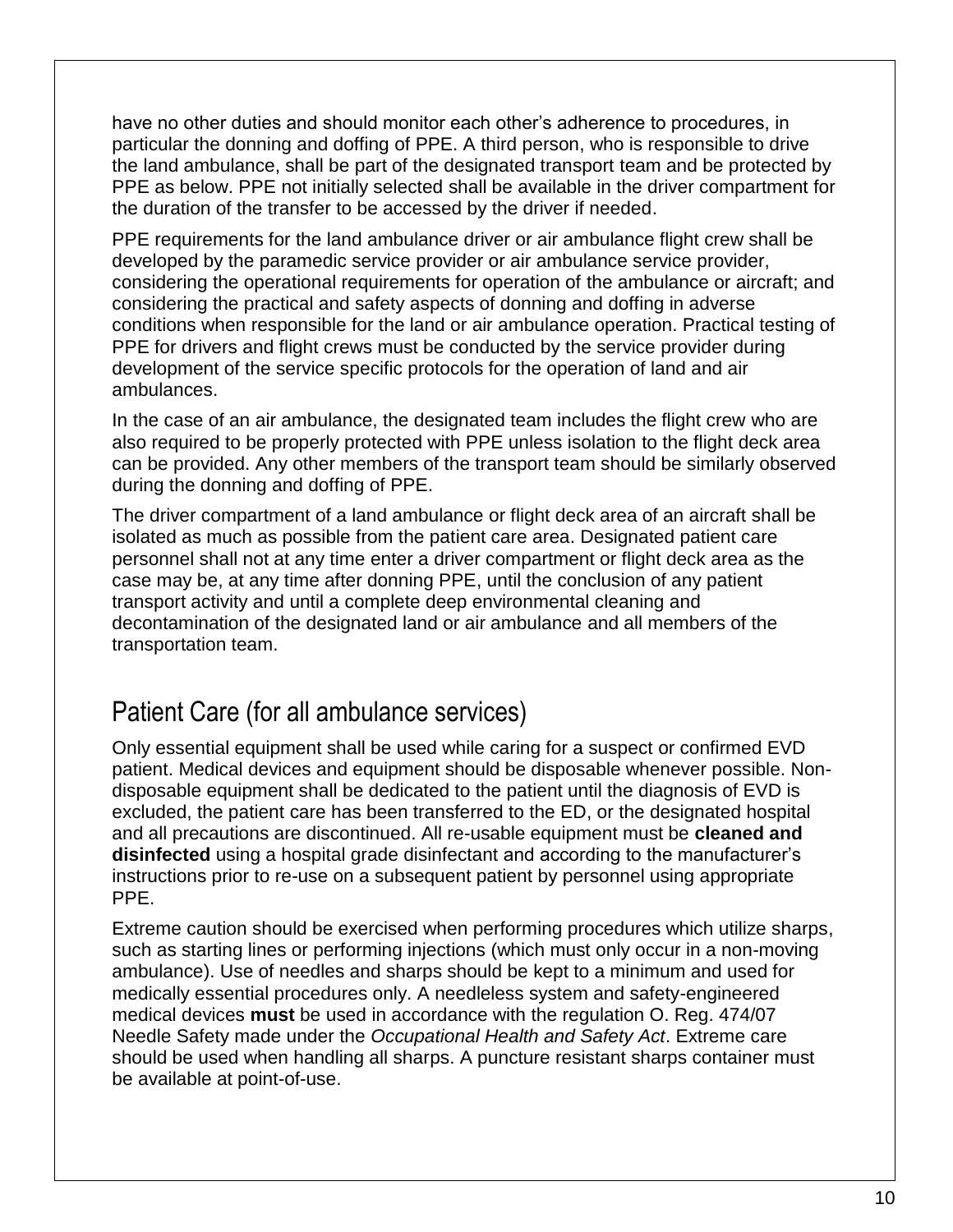Paramedics will follow the advice of the Medical Advisory Committee (MAC) provided as guidance for paramedics regarding the treatment of patients, changes in clinical practice, or modified medical procedures for suspect or confirmed EVD patients. This advice will be provided to paramedic services and paramedics by the Emergency Health Services Branch, who receive the advice from MAC, and will be published in the form of Training Bulletins as updated advice is developed by MAC.

# Personal Protective Equipment

In some cases, patients with EVD may not be recognized immediately. The consistent and appropriate use of RPAP remains the best defense against the transmission of EVD and other infections. RPAP includes the use of hand hygiene, cleaning and disinfection of all shared equipment, regular environmental cleaning using an approved hospital grade disinfectant, meticulous attention to safety around the use of needles and sharps, and a complete and careful risk assessment during the initial patient encounter.

RPAP, including the use of appropriate PPE, should always be followed by paramedics and first responders. Sufficient quantities of PPE in a variety of sizes shall be provided by the ambulance service or first responder agency to ensure that the PPE is the correct size for the paramedic and first responder required to use it.

### Suspect or Confirmed EVD Cases

For confirmed or suspect EVD cases (as identified by the communications centre or on scene by the paramedic), the following PPE is required:

- fit-tested, seal-checked N95 respirator
- full face shield and safety eyewear
- double gloves, one under and one longer glove over the cuff
- impermeable full body barrier protection the aim should be no exposure of skin, which for example can be achieved by the use of the following components:
	- full head protection to cover the head and neck, gown, and foot coverings (foot coverings to provide at least mid-calf protection); or
	- one piece full body protective suit (coverall) with integrated or separate hood and covered seams, and foot coverings providing at least mid-calf protection

Training provided to users for the chosen protective equipment must follow the component manufacturer's advice, and any other training regimen developed by the employer for the specific components expected to be used by the paramedics or first responders.

When removing PPE, first use alcohol-based hand sanitizers (as described above) on gloves. Paramedics must avoid contact between contaminated gloves/hands and equipment and the face skin or clothing. Hands must be cleaned before contact with the face. If there is any doubt, clean hands again to ensure mucous membranes (eyes, nose, mouth) are not contaminated.

Paramedics should observe each other's doffing of PPE to ensure that inadvertent contamination of eyes, mucous membranes, skin or clothing does not occur. This is of particular importance if the PPE being worn is new or different from what paramedics normally wear. If unfamiliar PPE is being worn, practical refresher training is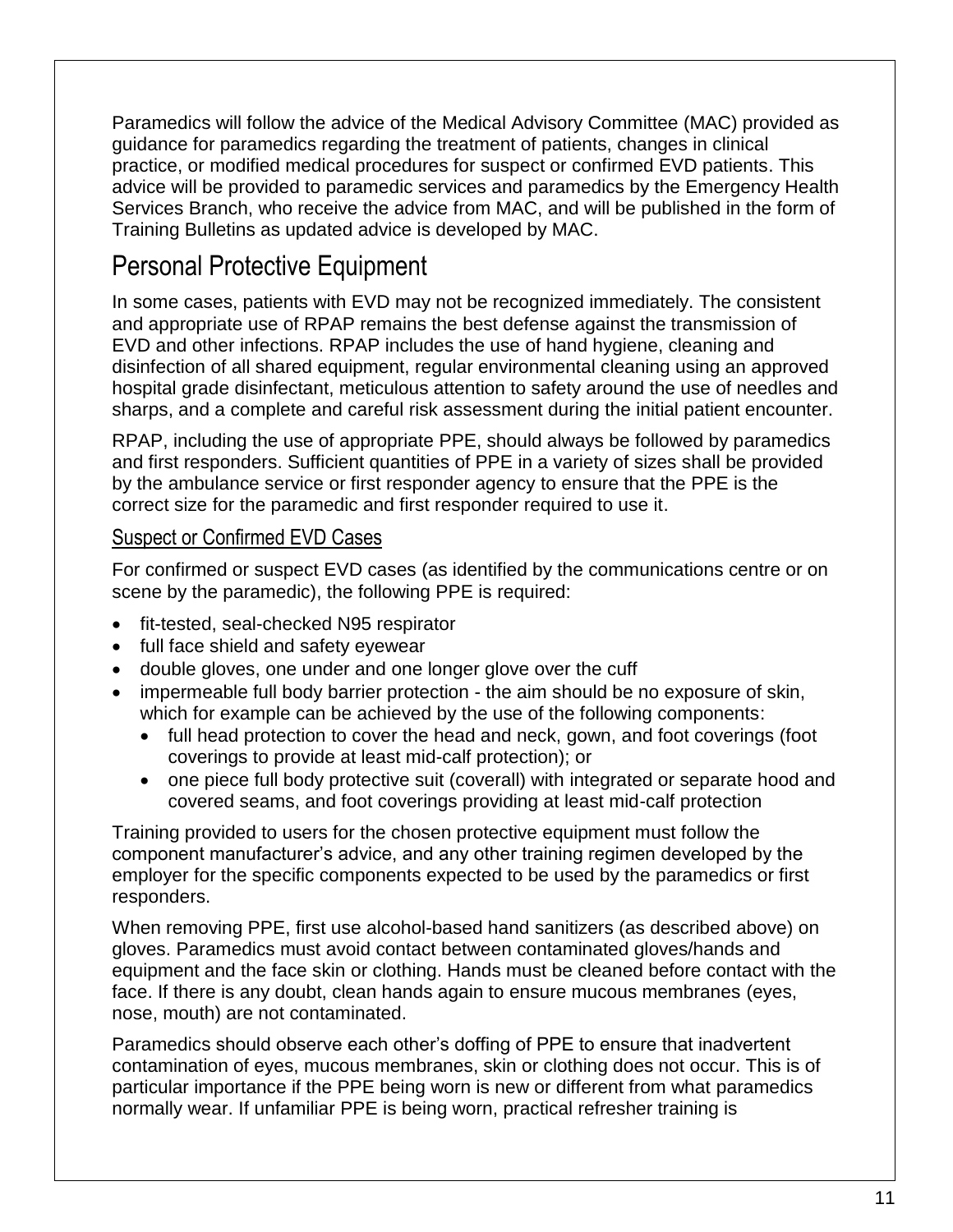recommended prior to application and during removal until the paramedic is comfortable with the PPE and donning and doffing protocols and techniques. Doffing must be observed by an individual trained in PPE. When doffing, use alcohol-based hand sanitizers on gloves to reduce the risk of self-contamination during the PPE removal procedure.

## Cleaning and Decontamination

- **Blood and all body fluids from EVD patients are highly infectious.**
- **Safe handling of potentially infectious materials and the cleaning and disinfection of the land or air ambulance and equipment is paramount.<sup>7</sup> Waste management<sup>8</sup> is also critical.**

Use hospital-grade disinfectants<sup>9</sup> to clean the ambulance and follow the manufacturer's recommendations.

Any impermeable draping material used in an ambulance and any containment material used to isolate equipment should be collected by ensuring external surfaces are folded inwards, minimizing contamination risk.

All used cleaning wipes/cloths should be disposed of in a leak-proof waste bag. To minimize contamination of the exterior of the waste bag, place this bag in a second bag or in a rigid waste receptacle designed for this use and wipe it down with an approved hospital-grade disinfectant before removal from the decontamination area. Removal from the decontamination area should be in accordance with Ontario [Ministry of the](http://www.ontario.ca/environment-and-energy/hazardous-waste-management-business-and-industry)  Environment [and Climate Change guidelines.](http://www.ontario.ca/environment-and-energy/hazardous-waste-management-business-and-industry)

Upon transfer of care of the patient to the ED, paramedics will doff PPE and don fresh PPE prior to commencing deep environmental cleaning and decontamination of the land or air ambulance. Deep environmental cleaning includes, but is not limited to:

- the removal of all dirty/used items (e.g.,. suction container, disposable items)
- the removal of any draping before starting to clean the ambulance
	- if draping is used, what is covered by drapes does not need to be disposed of
- the disposal of anything in the ambulance that was not protected by an impermeable barrier or cannot be cleaned as noted above and in accordance with [Ontario Ministry](http://www.ontario.ca/environment-and-energy/hazardous-waste-management-business-and-industryhttp:/www.ontario.ca/environment-and-energy/hazardous-waste-management-business-and-industry)  [of the Environment and Climate Change guidelines](http://www.ontario.ca/environment-and-energy/hazardous-waste-management-business-and-industryhttp:/www.ontario.ca/environment-and-energy/hazardous-waste-management-business-and-industry)
- the use of hospital-grade single-use wipes (preferred) or microfibre fresh cloths, microfiber mop, supplies and solutions to clean the ambulance
- use of as many wipes/cloths as necessary to clean an ambulance. Use each wipe/cloth one time only.

 $\overline{a}$ 

<sup>&</sup>lt;sup>7</sup> Refer to PIDAC's Best Practices for Environmental Cleaning for Prevention and Control of Infections in [all Healthcare Settings](http://www.publichealthontario.ca/en/eRepository/best_practices_environmental_cleaning_2012.pdf) for more information.

<sup>&</sup>lt;sup>8</sup> Waste management and other environmental concerns with respect to management of EVD-related materials will be addressed in a future directive and specific information and direction that supplements or supersedes information on waste management in this directive may be provided.

<sup>&</sup>lt;sup>9</sup> All hospital-grade disinfectants must have a DIN number.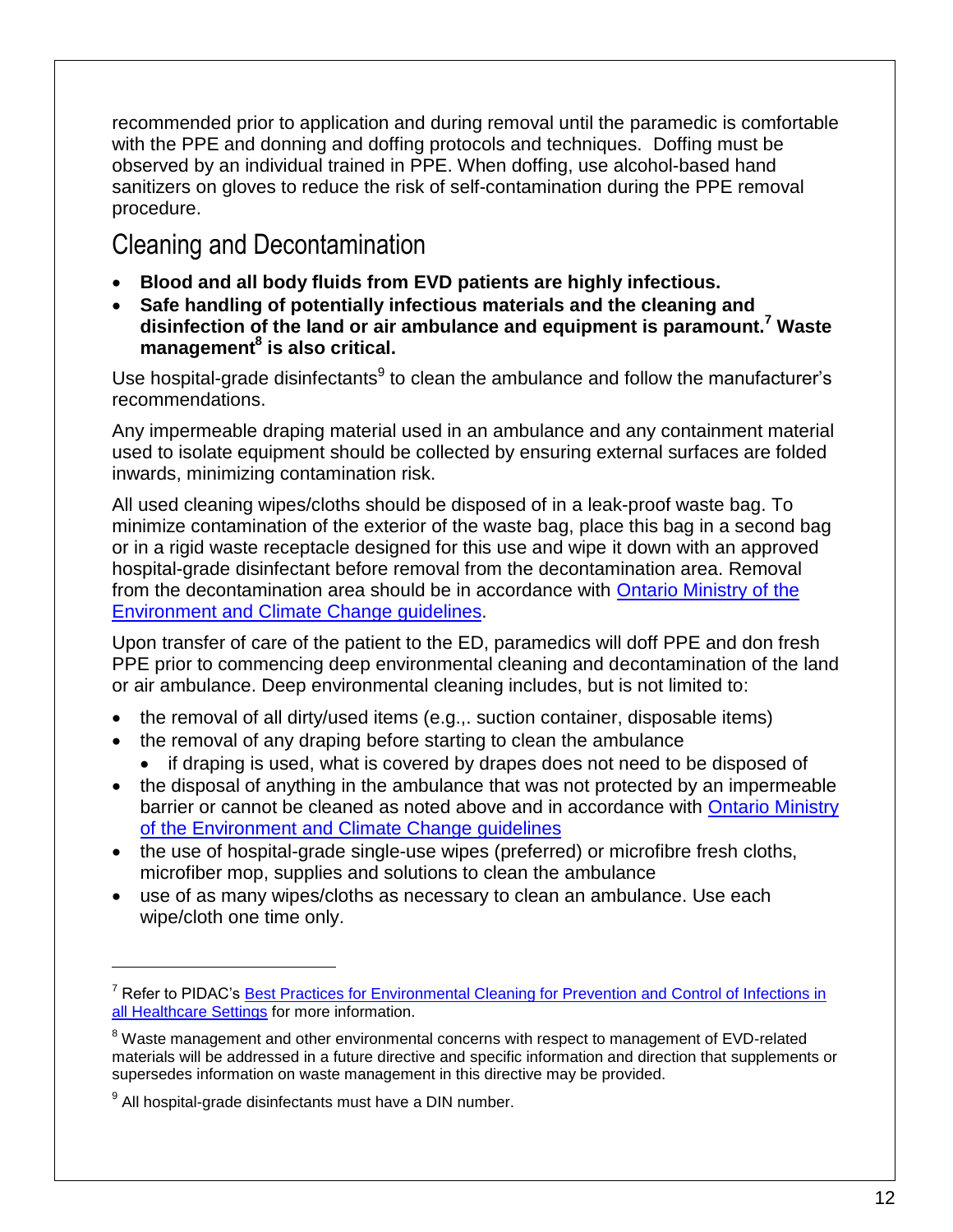During the cleaning process:

- do not dip a cloth back into disinfectant solution after use
- do not re-use clothes
- clean and disinfect all surfaces
- allow for the appropriate surface contact time with the disinfectant
- discard all contaminated linens and cloths used during cleaning process
- all other equipment used to clean the ambulance must be cleaned and disinfected before being put back into general use or disposed of
- fluid contaminants must be controlled during the cleaning process to ensure contamination of the cleaning area does not occur (i.e., body fluids such as vomit are not 'hosed out')
- all local processes to control the decontamination process must be followed along with all current environmental policies as well as any guidance that is issued for waste management and disposal.

Cleaning of any vessels used for transport of confirmed EVD patients will be done only by staff who have received training on the equipment and on the cleaning procedures recommended by the manufacturer. In instances where vessels are used, the ambulance must be cleaned and decontaminated as per the above procedures.

# Duration of Precautions

For patients with suspected EVD, precautions taken by paramedics shall remain in effect until the suspicion is resolved.

For patients where EVD is still being considered (the patient is still a suspect case) or for confirmed EVD cases, the precautions taken by paramedics shall remain in effect until the land or air ambulance or designated ambulance and personnel have been decontaminated in accordance with the directive and all local policies.

## Management of Potentially-Exposed or Exposed Paramedics

Paramedic service providers and first responder service providers shall develop policies for monitoring and management of paramedics or first responders who have had contact with suspect or confirmed EVD patients. Follow-up of paramedics or first responders who have been potentially exposed is the role of the employer and local public health units. The employer shall ensure that the local public health unit is notified of any paramedic involved in the management of a patient with suspected or confirmed EVD.

The notice of occupational illness requirements of Section 52 (2) of the *Occupational Health and Safety Act* are to be adhered to by employers if the employer is advised by or on behalf of a worker that the worker has an occupational illness or that a claim in respect of an occupational illness has been filed with the Workplace Safety and Insurance Board by or on behalf of the worker.

Accidental exposures shall also be reported to the Joint Health and Safety Committee (JHSC).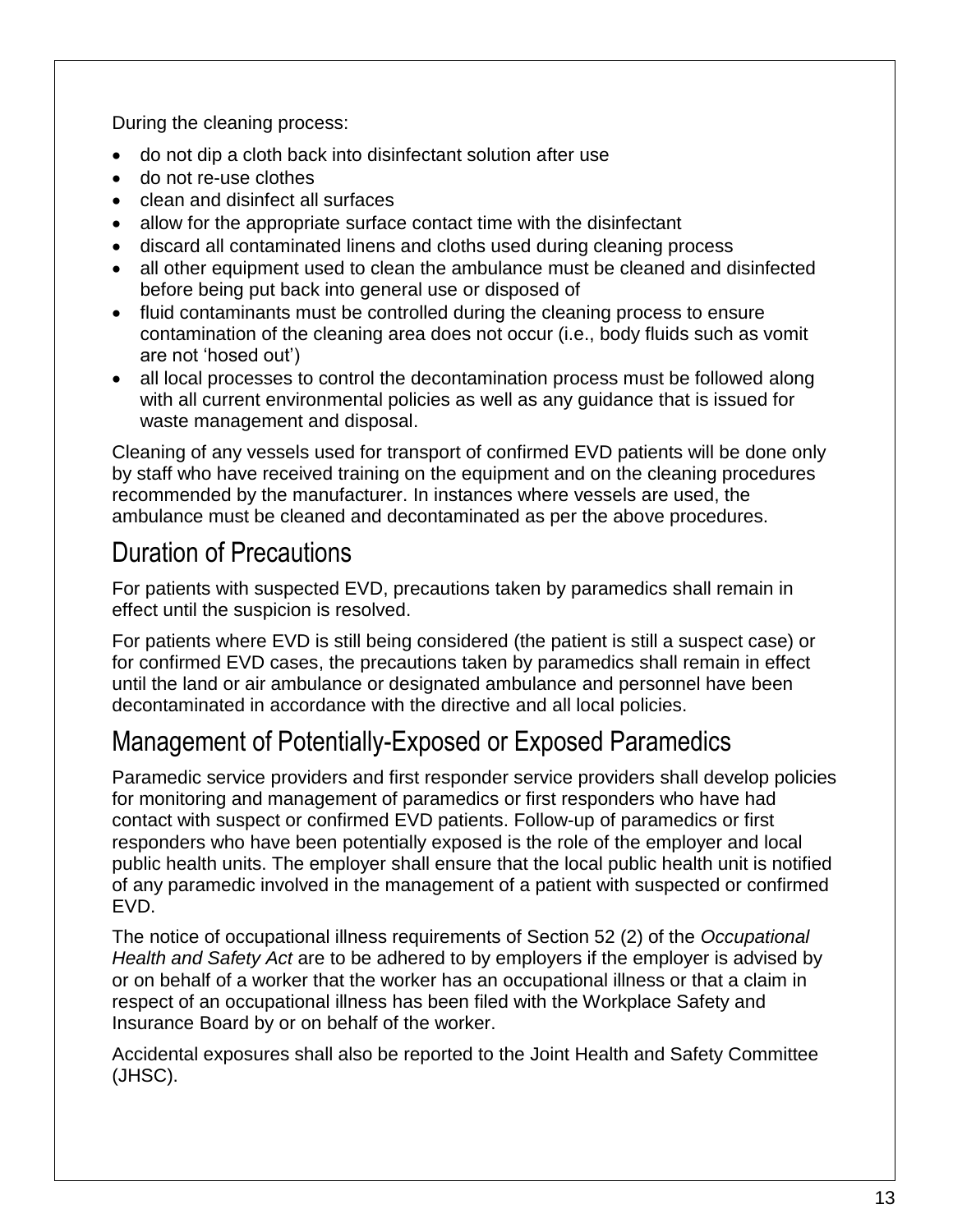Persons with percutaneous or mucocutaneous exposures to blood, body fluids, secretions, or excretions from a patient with suspected EVD shall:

- 1. Stop working.
- 2. Immediately wash the affected skin surfaces with soap and water (if not possible, use alcohol based hand rub). For mucous membrane splashes (e.g., conjunctiva) irrigate with copious amounts of water or eyewash solution.
- 3. Immediately notify the ambulance communication centre or Ornge Communication Centre for a second response.
- 4. Contact the employer.
- 5. Comply with employer-provided arrangements for transportation to decontamination area.
- 6. Address the exposure (for example, if the exposure was a result of a breach of the PPE, the breach should be addressed).
- 7. Follow up with the employer and an appropriate health care provider for postexposure management for assessment and post-exposure management for blood-borne pathogens as per usual organizational policy.

Note that the sequence of steps may require adjustment depending on the circumstances at the time of exposure.

Paramedics who have been caring for or exposed to an EVD patient, and subsequently develop fever (greater than 38 degrees Celsius) or other symptoms consistent with EVD and within 21 days of last known exposure, shall:

- 1. Not report to work or immediately stop working and isolate self from others.
- 2. Notify their employer and local public health unit for further direction.
- 3. Seek prompt medical evaluation and testing as clinically indicated.
- 4. Comply with work exclusion as per their local public health unit (PHU) until they are deemed no longer infectious to others.

For asymptomatic paramedics who had an unprotected exposure (e.g., not wearing recommended PPE at the time of patient contact or through direct contact to blood or body fluids) to a patient with EVD:

- 1. They should receive medical assessment and follow-up care including fever monitoring and monitoring for other symptoms compatible with EVD twice daily for 21 days after the last known exposure.
- 2. The PHU will conduct daily monitoring for 21 days from the last exposure.
- 3. They shall not have any patient contact for 21 days following the unprotected exposure. Other proposed activities (which cannot consist of patient care) will be reviewed by public health;

For asymptomatic paramedics with no unprotected exposure but who have cared for a patient with suspected or confirmed EVD (e.g., wearing recommended PPE and with no breach):

1. They should be referred to the PHU for individualized assessment and support.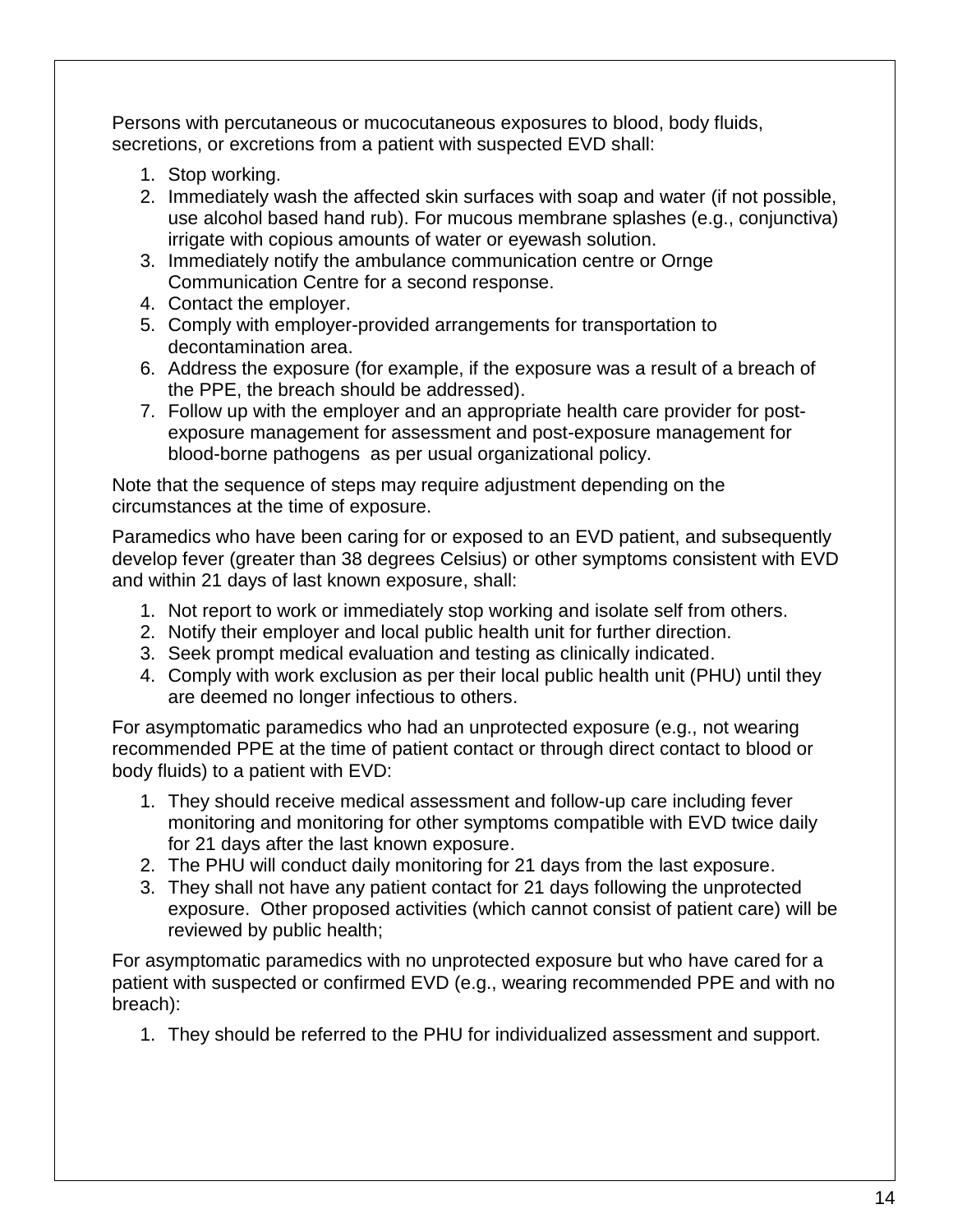## **Communications**

EVD can generate extreme media interest. A strategy for internal communications within the organization to reach all staff is important. Easy access to updated policies, procedures, fact sheets and Q and A's geared to varied educational and language levels are examples. Maintaining patient confidentiality in the face of media interest is a challenge. Paramedics should be reminded of their legal responsibilities under the *Personal Health Information Protection Act*, 2004t.

Note that the Ministry of Health and Long-Term Care may activate the Ministry Emergency Operations Centre to coordinate and direct the health system's response in the event of a confirmed case of EVD in Ontario. As part of this coordination, the MEOC will support health system partners, including paramedic service providers, to implement a coordinated communications strategy.

**Note: You are also required to comply with applicable provisions of the Occupational Health and Safety Act and its Regulations.**

Juil EMount

David L. Mowat, MBChB, MPH, FRCPC Interim Chief Medical Officer of Health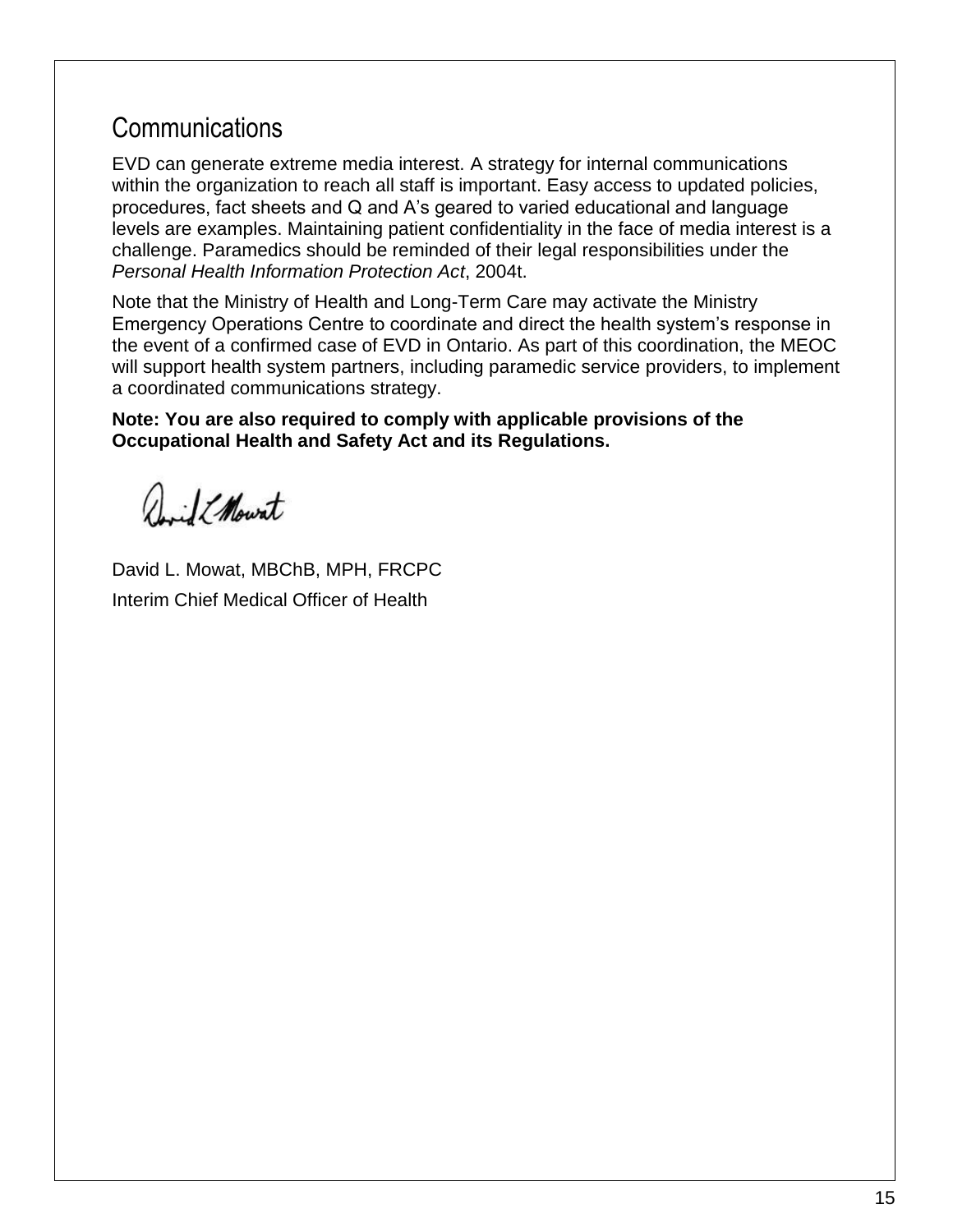# Appendix 1: Training

Employers must ensure that paramedics receive adequate training on the appropriate use and limitations of personal protective equipment (PPE) and other protective measures necessary to protect both paramedics and patients from the risk of Ebola virus disease (EVD). This includes ensuring paramedics who may be exposed to patients with infectious diseases or, their body fluids or materials that may be contaminated are trained and competent in the use of PPE (including donning and doffing in a systematic way consistent with best practices to prevent self-contamination). Employers are responsible for arranging and delivering training within their organizations and may access resources identified below.

The *Occupational Health and Safety Act* (OHSA) has an overall requirement for employers to provide information, instruction, and supervision to a worker to protect the health or safety of the worker. This provision, and the requirement for the employer to take every precaution reasonable in the circumstances for the protection of a worker, applies to all workplaces. Requirements with respect to PPE for paramedics and paramedic services are outlined in the *Basic Life Support Patient Care Standards* (BLSPCS), and other applicable standards, as incorporated by reference in Reg. 257/00 under the *Ambulance Act*.

Training must address the unique needs of paramedics and focus on specific areas of risk associated with various employee groups and job functions. All paramedic staff should be trained, tested and drilled on the use of PPE, including enhanced precautions as described in the directive.

Paramedic services using specialized equipment must be trained, tested and drilled on that equipment.

The employer shall work in collaboration with the Joint Health & Safety Committee (JHSC) and Health & Safety Representative (HSR) (if any), to determine the appropriate measures required to control the risk of infection with EVD, including initial and ongoing training, education and practice.

### Types of Training

Training must include the following core areas:

General Awareness training

- Knowledge of EVD (symptoms, mode of transmission, etc.)
- Knowledge of the pre-hospital care setting's emergency preparedness and response plans for EVD (including any hazard-specific plans for EVD)
- Knowledge of health and safety measures and procedures identified in Directive #2 Paramedic Services, as related to individual's work groups and job functions.
- Knowledge of workplace measures and procedures for management of suspected or confirmed EVD cases.

Specific training and demonstrated competency in appropriate and safe use of PPE

 Use of Routine Practices in infection prevention and control (i.e., RPAP as noted previously).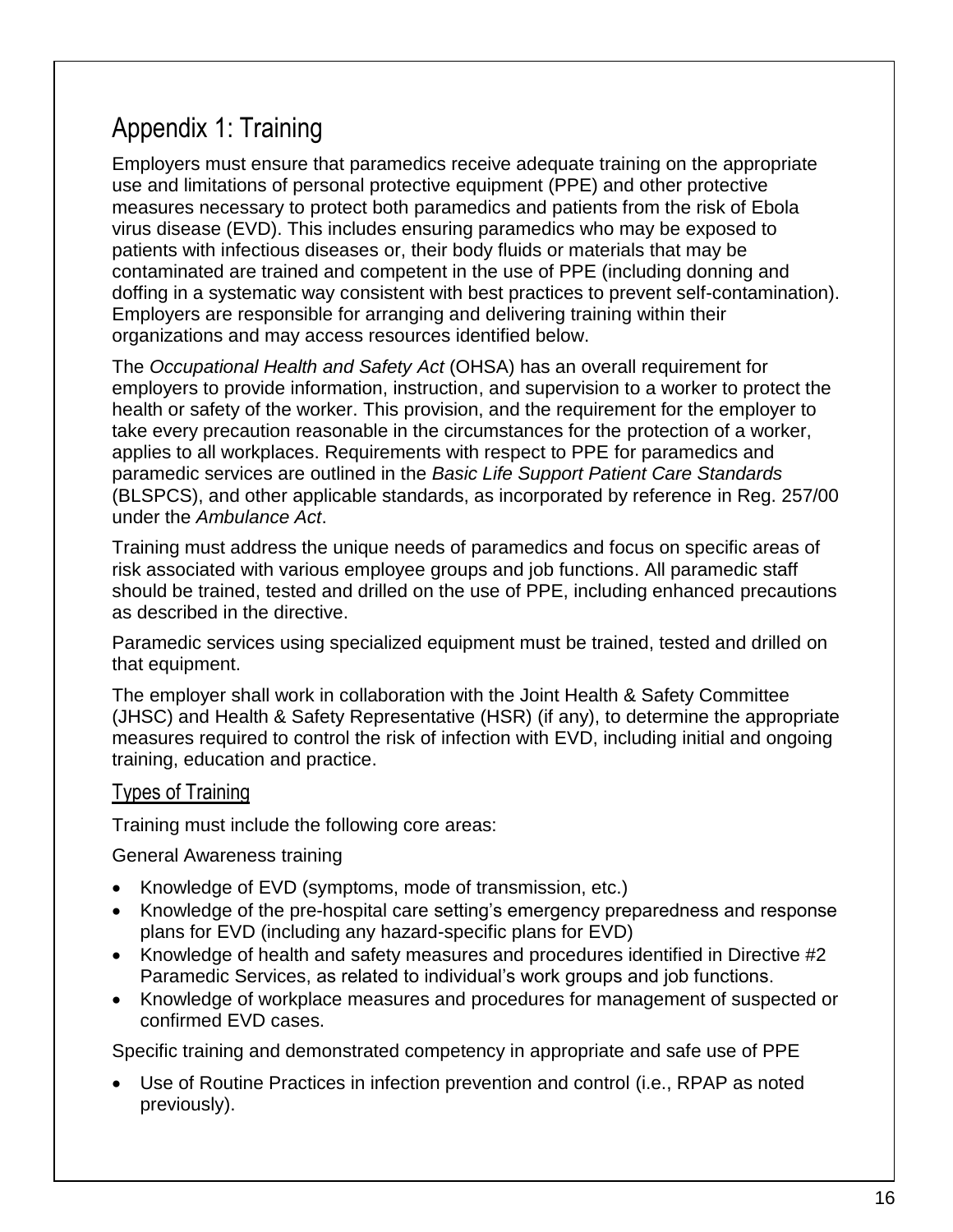- The selection of appropriate additional precautions, including PPE based on a point of care risk assessment.
- Confidence and proficiency in donning and doffing of PPE (appropriately sized to the individual using it) consistent with organization's protocols.
- Understanding of the strengths and limitations of different pieces of PPE.
- Proper fit and inspection of PPE for damage or deterioration.
- Appropriate disposal of PPE after use.

### Hands-On PPE Training, Testing and Frequent Practice

All organizations must ensure that hands-on practical training, testing, and frequent practice on donning and doffing PPE is provided for identified work group or job functions. This training should include best practices for the use of unfamiliar PPE (e.g., observation, refresher training, etc.). Training on PPE must be consistent with both Directive #2 for Paramedic Services and the PPE selected for use by each organization.

All paramedics identified for hands-on practical training must demonstrate competency in performing Ebola-related infection control practices and procedures (as required by their function) and specifically in using the appropriate sequence for donning and doffing of PPE. This competency must be verified by a trained observer/coach and documented as per the procedures below.

Training should be repeated and practiced frequently, with just-in-time refresher training provided in instances of increased risk of exposure to a patient with suspect or confirmed EVD, or that patient's environment, waste, or specimens.

### Documentation and Verification of Competency

General Awareness Training for Paramedics:

Organizations must document all training completed by paramedics clearly identifying:

- Type of training
- Employee group or job function
- Name of trainee

Hands-On PPE Training for Identified Work Groups or Job Functions:

Additional documentation is required for paramedics that participate in hands-on PPE training, drills and testing to verify proficiency and competency in donning and doffing PPE.

The first hands-on Ebola PPE training sessions completed by identified paramedics should be documented using a step-by-step checklist, in which core competencies are assessed, verified, and documented for each trainee, by a trained observer/coach.

Follow-up refresher sessions and just-in-time training may also be documented using step-by-step checklists, at the discretion of individual organizations.

Checklists used for training and documentation must be consistent with the PPE recommended in Directive #2 for Paramedic Services and the organization's PPE selected by the individual organizations. A sample checklist will be developed by the Public Service Health and Safety Association (PSHSA) as soon as possible and will be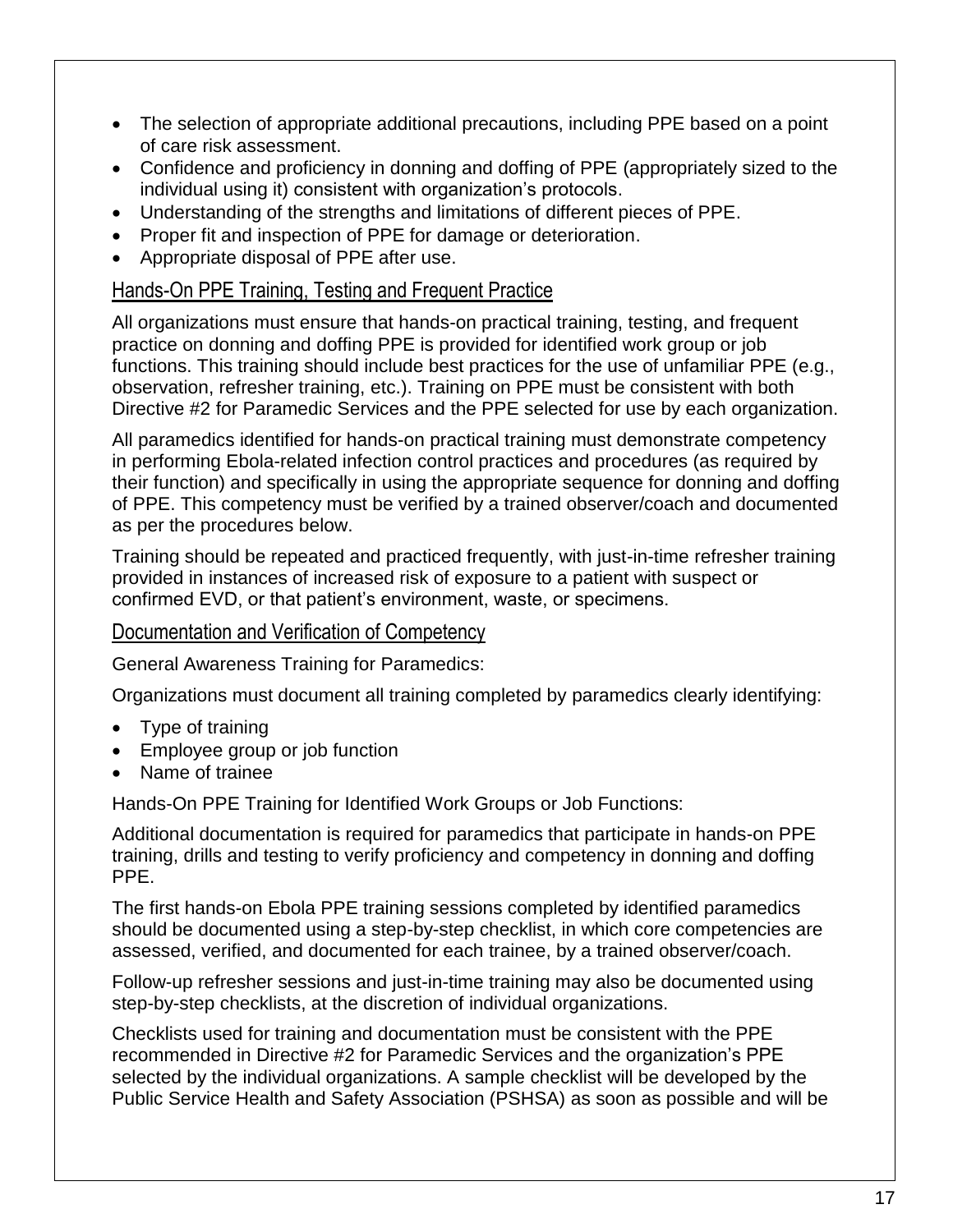posted on the Ministry's Ebola website. This checklist may be used and adapted by organizations (while maintaining consistency with Directive #2) to meet their individual needs. Organizations may also develop and use their own tools and checklists.

### Reporting

Organizations are responsible for documenting and reporting on the status of all training completed at each Paramedic Service, including:

- Total number staff requiring training (identify specific employee group and type of training)
- Total number of staff received training (identify specific employee group and type of training)
- Total number of outstanding training (identify specific employee group and type of training)

Organizations are responsible for reporting the status of this training on request to the Ministry of Labour and/or the Ministry of Health and Long-Term Care.

### Supporting Resources

Organizations may access resources from the following organizations to support their development and delivery of training for paramedics:

- [Ministry of Health and Long-Term Care](http://www.ontario.ca/ebola)
- [Public Service Health & Safety Association](http://www.pshsa.ca/)
- [Infection Prevention and Control Canada](http://www.ipac-canada.org/)

These organizations continue to develop additional resources – please check their websites regularly.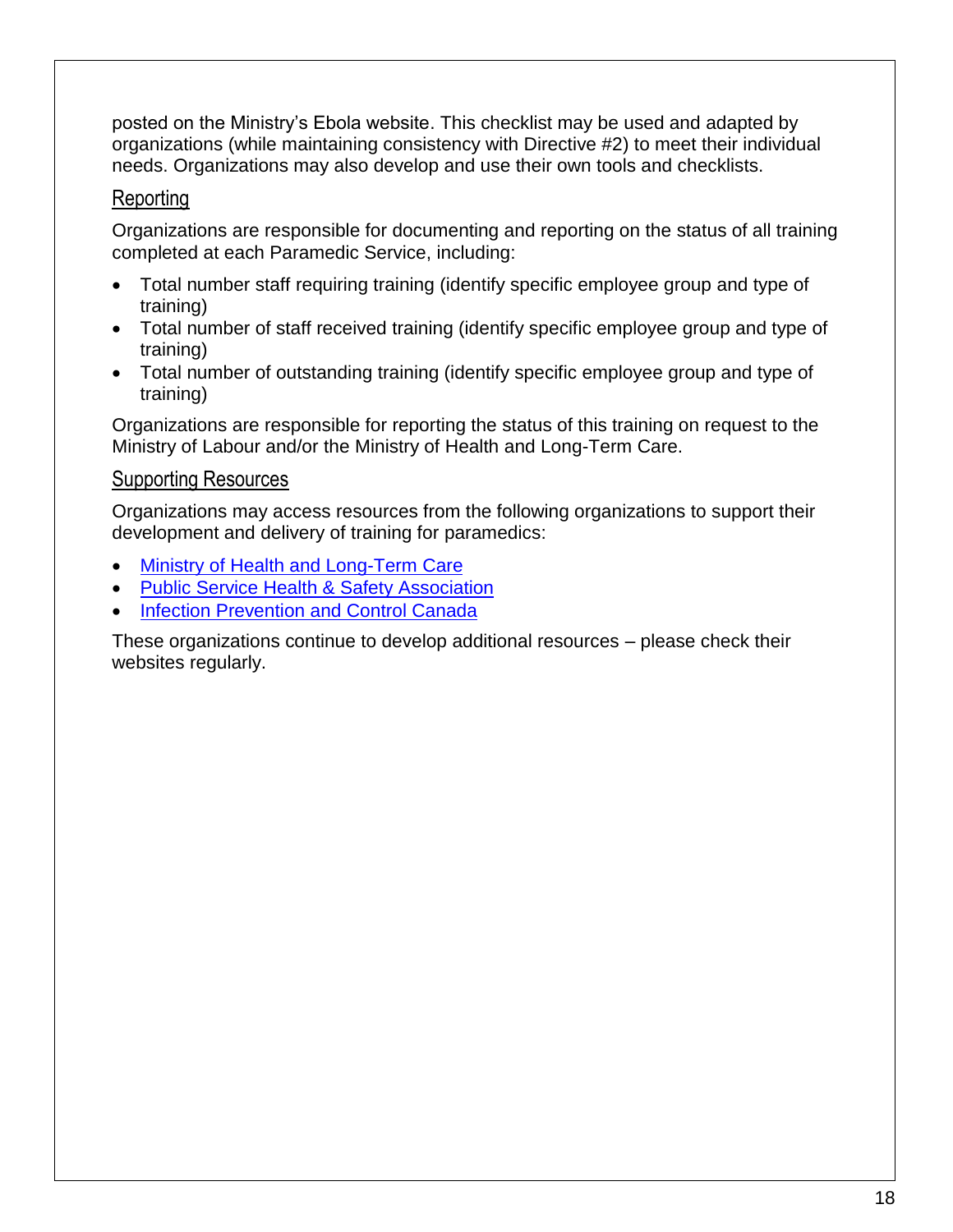# Appendix 2: EVD Screening Tool for Paramedic Services

**Initial assessment and management by Paramedic Services of patients recently arrived in Canada from countries/areas affected by Ebola virus disease or with close contact to a case of Ebola virus disease**

### **November 5, 2014**

This document is intended to assist in the initial assessment and management of both symptomatic and asymptomatic returning travelers from countries/areas affected by Ebola virus disease (EVD) or those who may have had close contact with a case of EVD. The risk of Ebola virus disease in Ontario is currently very low. Screening practices consist of obtaining a travel and exposure history and assessing for signs and symptoms. Patients should be asked about travel to countries/areas affected by Ebola virus disease in the 21 days before onset of symptoms if symptoms are present, and within the past 21 days if symptoms are not present. Paramedics and first responders dispatched to a suspect EVD case shall follow this advice.

### **ASSESSMENT**

#### **HISTORY QUESTIONS**

- 1. **Travel**: In the past 21 days or within 21 days before symptoms started (if symptoms are present) have you been to any of the following countries/areas?
	- Guinea
	- Sierra Leone
	- Liberia
	- Democratic Republic of the Congo (Equateur Province) .

**YES** □ **NO** □

**Note:** These countries/areas are current as of October 31, 2014. Please visi[t the Ministry of Health and](http://www.ontario.ca/ebola)  [Long-Term Care](http://www.ontario.ca/ebola) website for updated geographic and other information.

| <b>Travel</b><br><b>History</b> | Action for Ambulance Communication Centres and Paramedic Services                                   |  |
|---------------------------------|-----------------------------------------------------------------------------------------------------|--|
| Yes                             | Continue to Symptom Questions                                                                       |  |
| No.                             | <b>Patient is not Suspect EVD</b><br>Follow usual paramedic service protocols based on presentation |  |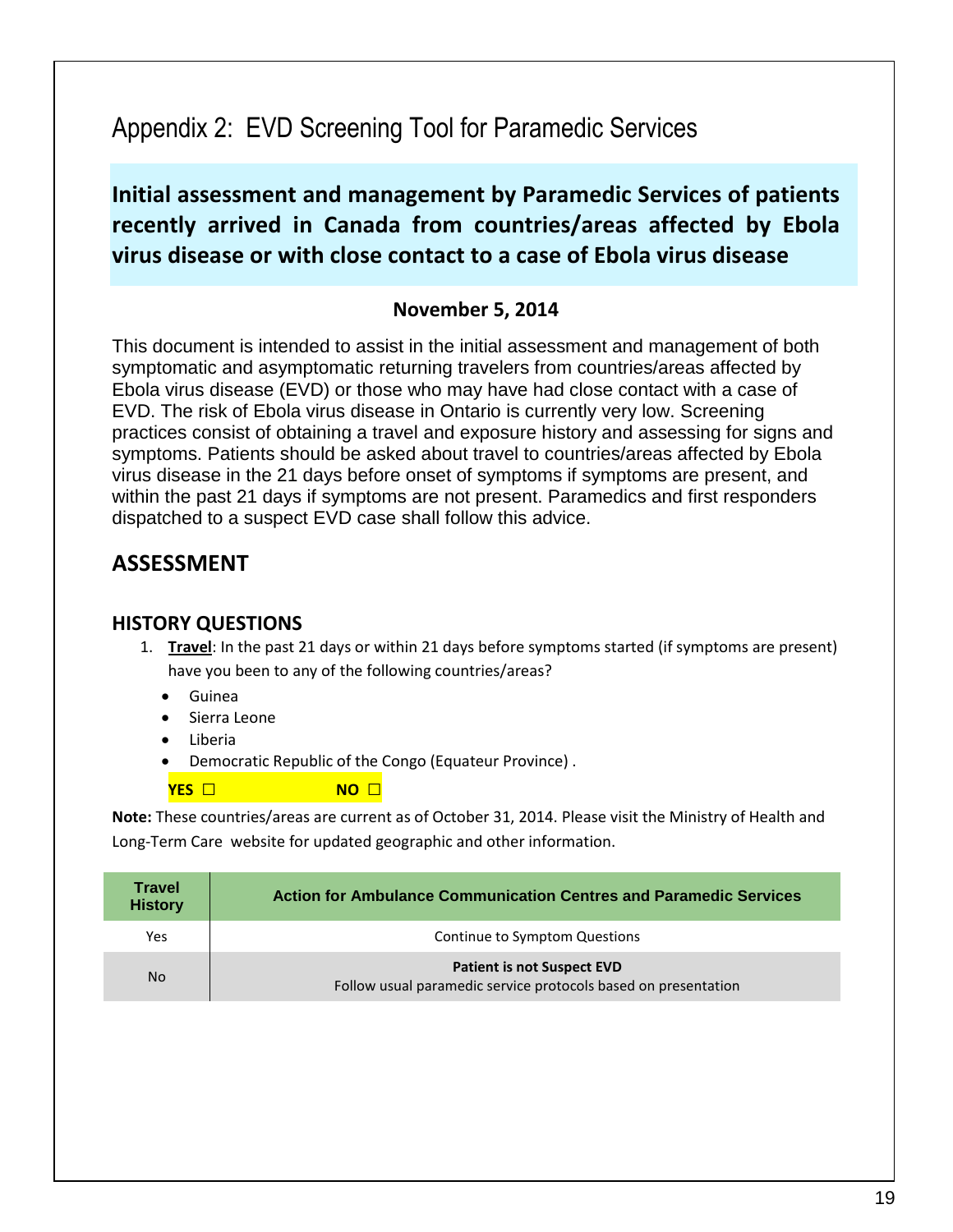#### **FEVER OR OTHER SYMPTOMS**

2. Symptoms: Are you feeling unwell with symptoms such as:

| Fever of 38°C (101°F) or greater | Yes $\Box$ | No $\Box$ |
|----------------------------------|------------|-----------|
| Feeling feverish                 | Yes $\Box$ | No $\Box$ |
| Severe headache                  | Yes $\Box$ | No $\Box$ |
| Muscle pain                      | Yes $\Box$ | $No \Box$ |
| Unexplained bleeding             | Yes $\Box$ | No $\Box$ |
| Diarrhea                         | Yes $\Box$ | No $\Box$ |
| Vomiting                         | Yes $\Box$ | No $\Box$ |
| Sore throat                      | Yes $\Box$ | No $\Box$ |
| Stomach pain                     | Yes F      | No.       |

**YES** to ANY of the above □ **NO** to ALL of the above □

| <b>Travel</b><br><b>History</b> | Fever or<br>other<br>symptoms | Action for Ambulance Communication Centres and Paramedic Services                                                                |  |
|---------------------------------|-------------------------------|----------------------------------------------------------------------------------------------------------------------------------|--|
| No.                             | No.                           | <b>Patient is not Suspect EVD</b><br>Follow usual paramedic service protocols based on presentation                              |  |
| Yes*                            | N <sub>o</sub>                | Patient is not Suspect EVD*<br>Follow usual paramedic service protocols based on presentation                                    |  |
| No.                             | $Yes**$                       | Patient is not Suspect EVD**<br>Follow usual paramedic service protocols based on presentation                                   |  |
| <b>Yes</b>                      | <b>Yes</b>                    | Patient is referred to as Suspect EVD and as having failed the EVD screening tool                                                |  |
|                                 |                               | <b>Proceed to Actions for Ambulance Communication Centres and Paramedic Services</b><br><b>Suspect EVD on the following page</b> |  |

**\*If a patient has a positive travel history and no symptoms, the information shall be given to responding paramedics by the ambulance communication centre and to the hospital by paramedics and/or the communication centre. The patient will require reassessment by the paramedic on the scene to check for symptoms and reassessment and ongoing monitoring by the hospital and/or public health.** 

**\*\* Ambulance communication centre shall advise responding paramedics of the symptoms**